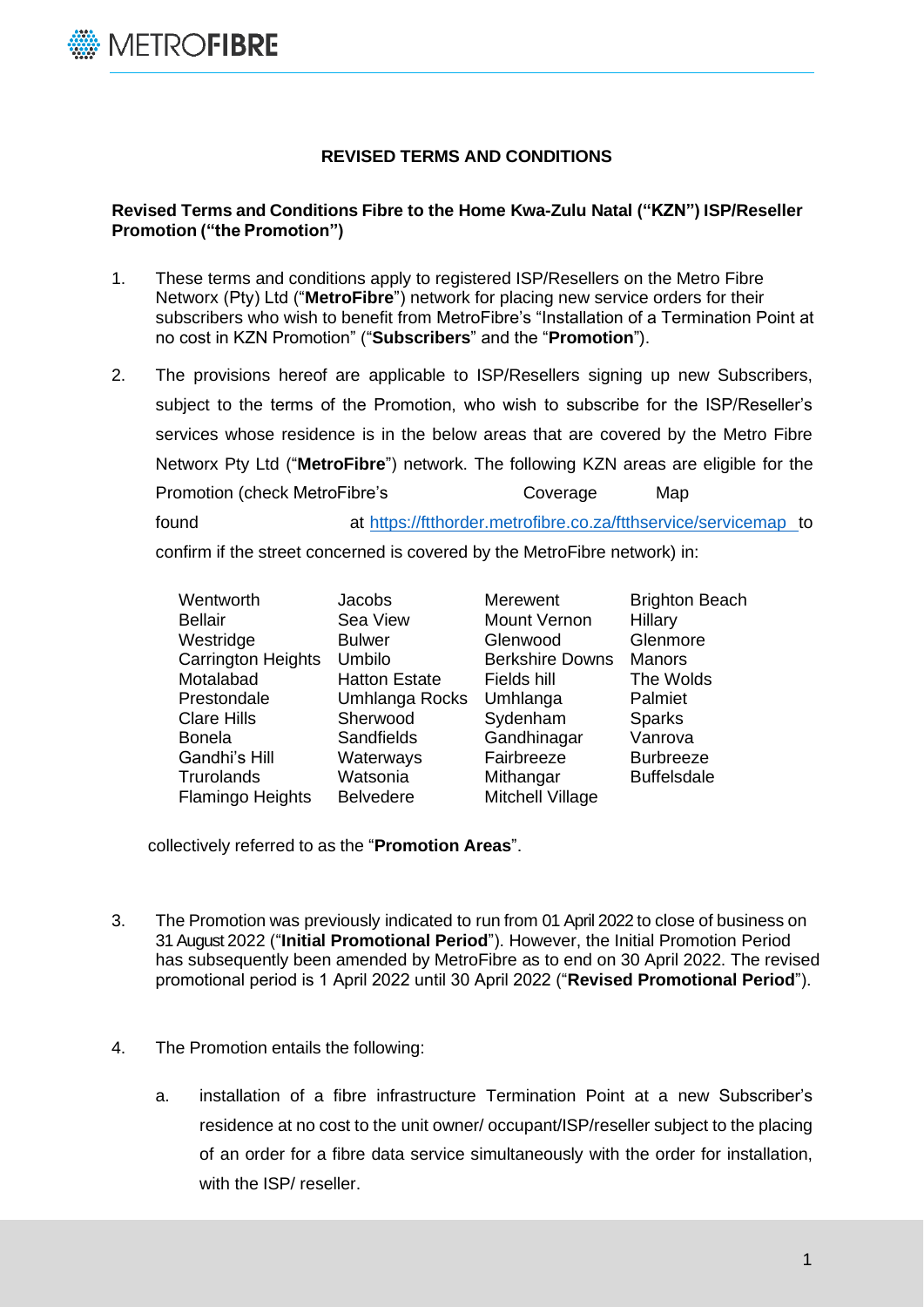

- i. Termination Point a small distribution box which is then connected to theoptical network terminal ; and
- b. no service activation fee being charged to the New Subscriber.
- 5. ISP/reseller's will be charged discounted rates on monthly subscription of Subscribers amounting to 25% (twenty five percent) off themonthly subscription rate for 12 (twelve) months from date of activation. Thereafter standard rates apply.
- 6. For the avoidance of doubt, the installation of the Termination Point at no cost is conditional on the owner / occupant's activation of a Fibre to the Home ("**FTTH**") service at the residence. MetroFibre shall be entitled to demand full payment of its installation costs of the Termination Point from the ISP/reseller should the Subscriber placing the order fail or refuse to activate the service within 30 (thirty) daysfrom the installation of the Termination Point in terms of the Promotion.
- 7. Termination Point installation in terms of the Promotion for a residence is subject to MetroFibre conducting a feasibility review of the installation. Installations, including trenching, of less than 20 (twenty) running meters are at no cost to the end user. Installations involving distances of more than 20 (twenty) running meters will be charged to the Subscriber, subject to prior agreement on the pricing.
- 8. This Promotion is only available to new ISP/Reseller Subscribers. Existing customers and persons with an existing fibre to the home service are not eligible to benefit from the Promotion.
- 9. This Promotion is available to FTTH customers only. All business packages are excluded from the Promotion.
- 10. Only one Promotion may be claimed per residence and no other specials may run concurrently.
- 11. The provision of Metrofibre services is provided subject to MetroFibre's standard terms and conditions of trading ("**FTTH T&C's**") which can be found at [www.metrofibre.co.za](http://www.metrofibre.co.za/) together with its ISP Framework Agreement (Framework Agreement) entered into with its authorised ISP's. These conditions and the Framework Agreement apply to this Promotion, quotation, and any subsequent order notwithstanding anything to the contrary contained in or incorporated into any document from or oral statement made by you, the customer. No variation or amendment to the conditions and Framework Agreement shall be of any effect unless expressly agreed, in writing, by a person authorised to sign on behalf of MetroFibre.